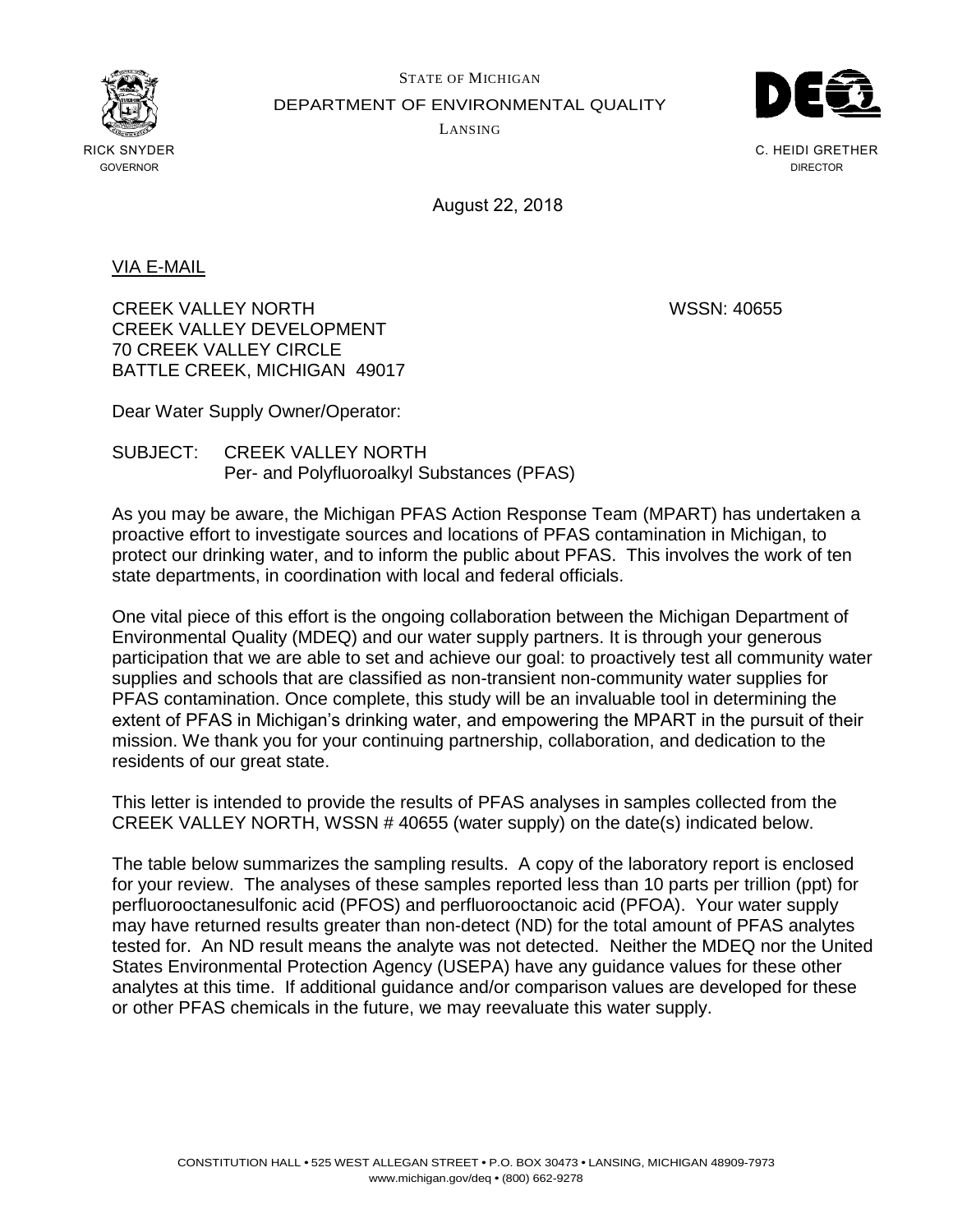| Date Collected | Sampling<br>Location | <b>PFOS + PFOA</b><br>(ppt) | $LHA$ (ppt)<br>$PFOS +$<br><b>PFOA</b> | <b>Total Tested</b><br>PFAS (ppt) |
|----------------|----------------------|-----------------------------|----------------------------------------|-----------------------------------|
| 6/22/2018      | <b>CH001</b>         | ND                          | 70                                     | <b>ND</b>                         |

ND – The parameter was not detected based on the laboratory's analytical report. See Official lab results for test method used.

Currently, there is no regulatory drinking water standard for any of the PFAS chemicals. However, in May 2016 the USEPA established a non-regulatory Lifetime Health Advisory (LHA) for two of these chemicals, PFOS and PFOA. The LHA for PFOS and PFOA is 70 ppt combined, or individually if only one of them is present. The USEPA recommends that this LHA applies to both short-term (i.e., weeks to months) scenarios during pregnancy and lactation, as well as to lifetime-exposure scenarios. The LHA is the level, or amount, below which no harm is expected from these chemicals. The Michigan Department of Health and Human Services (MDHHS), as well as the MDEQ, have used this LHA of 70 ppt to inform decisions on actions that should be taken or are recommended to reduce exposure and prevent increased risk to public health from these PFAS contaminants. The USEPA has not set health advisory levels for the other PFAS compounds because not enough is known about them.

Additional information on the health effects of PFAS can be found on the Agency for Toxic Substances and Disease Registry (ATSDR) website listed at the end of this correspondence.

The concentrations of PFOS and PFOA in these samples are well below the USEPA LHA of 70 ppt and are not expected to result in adverse health effects as long as the concentrations are shown to remain below the LHA over time.

Because of the detection of low levels found in the water supply, we have the following recommendations for your consideration. These recommendations are essentially the same actions we have advised public water systems to follow for the past 30-plus years when a new contaminant has been confirmed as present in their drinking water.

- 1. Inform the public of these sample results through posting on your website or other means. The MDEQ, in collaboration with the MDHHS, has developed a toolkit containing communication templates to help notify the consumers of your water supply on the presence of PFAS in the drinking water and the response measures that are being initiated. This is a resource available to you if you choose and can be modified to fit your needs. The toolkit is available at [www.michigan.gov/pfasresponse](http://www.michigan.gov/pfasresponse) and click on "visit news and education."
- 2. Please continue with your regularly scheduled monitoring. The MDEQ recommends you also continue monitoring for PFAS on an annual basis to demonstrate the concentrations are consistently and reliably below any existing LHA.

These recommendations are based on the best available and most current information and may change depending on additional information related to site conditions; the availability of new data; or other new information as it becomes available. We may recommend further action at that time.